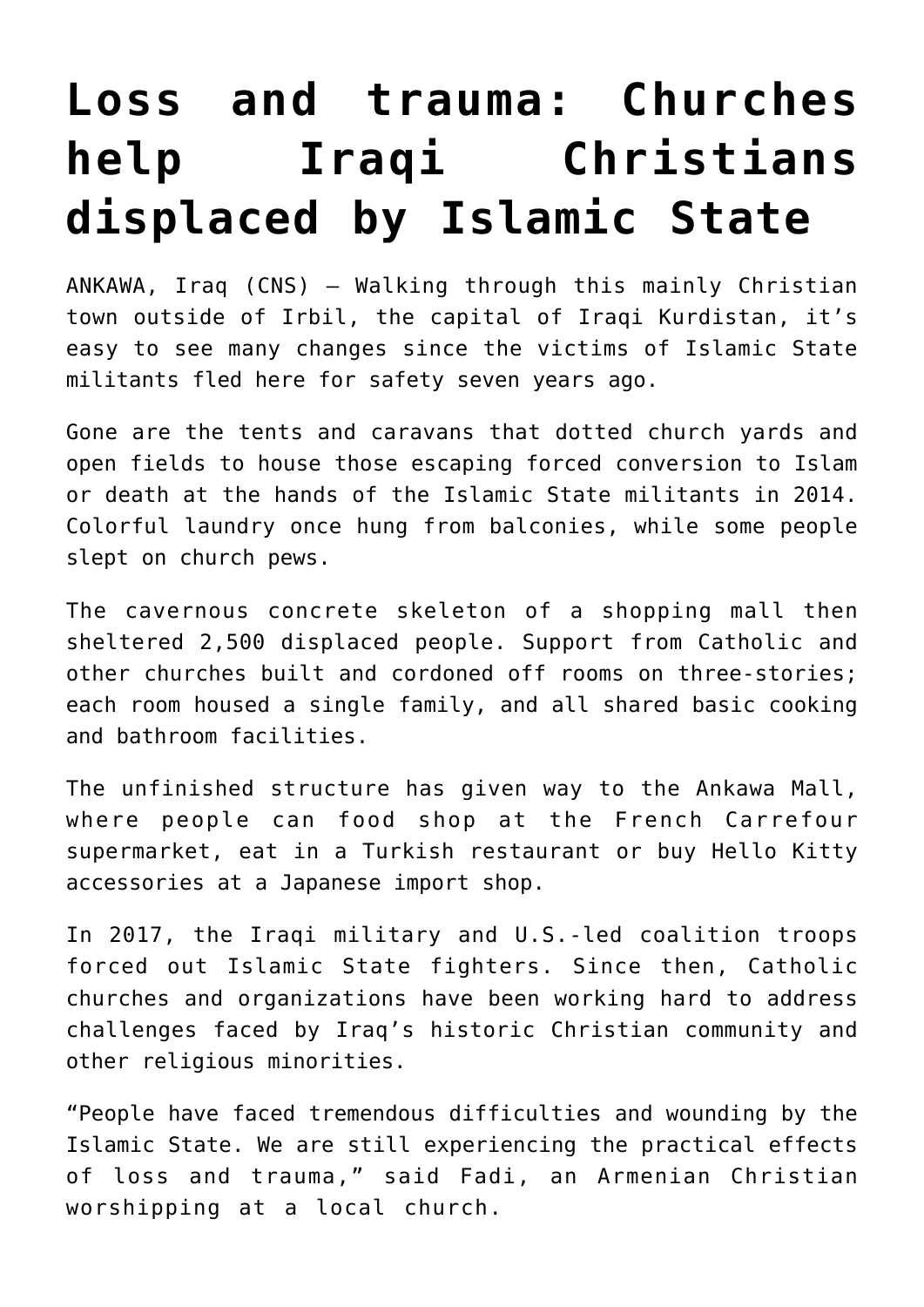Chaldean Catholic Archbishop Bashar Warda of Irbil stewarded the building of four schools, a university and a hospital, providing local people with badly needed employment, with assistance from Stephen Rasche, who is counsel to the Chaldean Archdiocese of Irbil.

"We cannot surrender to the argument that religion is a source of violence. Our Lord is there for all. As his followers we need to make that clear and lead the way with education," Archbishop Warda told Catholic News Service.

Celebrating its first graduating class in October, the Catholic University in Erbil initially opened its doors in 2015 when Islamic State militants carried out a genocide against Iraq's religious and ethnic minorities. Rasche, who is also the university's vice chancellor, told CNS that the initial course offering develops practical skills needed in Iraq such as business administration, IT, finance and accounting.

Speaking at the graduation ceremony, in which Christian and Muslim students participated, Cardinal Louis Sako said "the Catholic Church has distinguished itself since the first centuries of its founding for its cultural and social institutions: schools, universities, charities for the poor, hospitals and charitable clinics."

Cardinal Sako, who is also Iraq's Chaldean Catholic patriarch, expressed hope that "religious education" is offered to all students, not only Christian or Muslim, but will embrace different faiths so that students "can know the points in common and avoid extremism."

Father Emanuel Youkhana, who runs the Christian Aid Program Northern Iraq (CAPNI), a Christian program for displaced Iraqis around the northern city of Dahuk, said his organization provides instruction on Eastern Christianity.

"It's a matter of Eastern Christian identity, which for the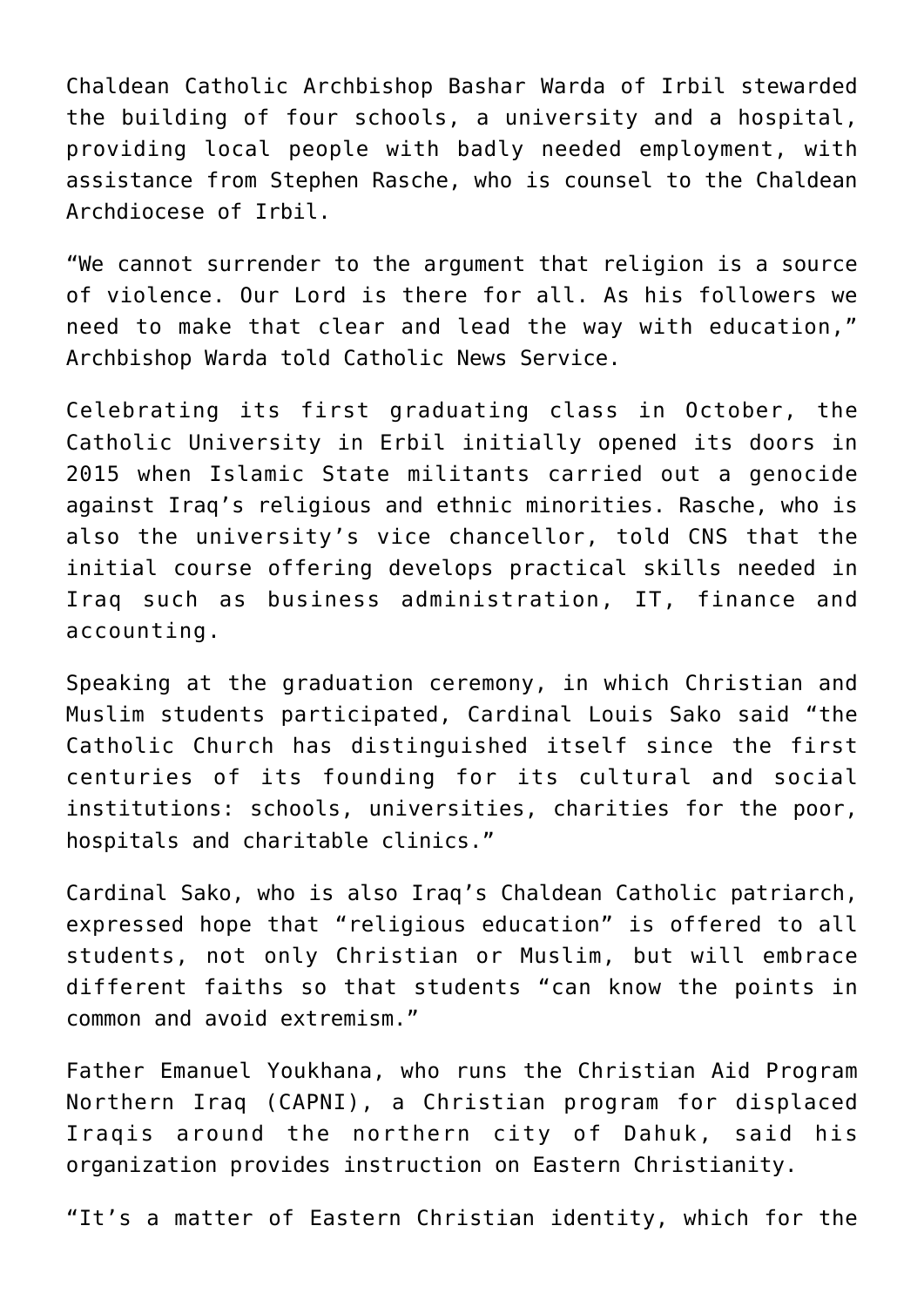past 2,000 years has been rooted in Iraq," he told CNS of the need to ground people. "We are focusing on two parallel lines. One is capacity building of the church through catechism, Bible studies, liturgical courses, and summer classes. We work in Dahuk, Ankawa, Kirkuk, and (the) Ninevah Plain with more than 24 parishes involved."

"We are also working on Syriac promotion, which is the mother language of the Eastern church. We have 2,000 years of Syriac literature, theology and archival material," said Father Youkhana, a priest, or archimandrite, of the Assyrian Church of the East.

"Often, we only deal with the outcome and the consequences of the catastrophe such as health, infrastructure, livelihood needs, but we must still address the roots of the problem. And we are focusing more and more on this," to tackle the ideology behind the Islamic State tragedy, Father Youkhana explained.

He said CAPNI has worked to revise the curriculum in social science and history books for government schools in grades 1 to 9 throughout the Kurdish region to include Iraq's enthoreligious diversity.

"People will graduate with a positive knowledge about Yazidis, about Christians. It is part of their history. If you don't know the other, how do you respect them or feel solidarity with them?" Father Youkhana said.

CAPNI is also operating five children's centers, each with 150 children, ages 6-13, from different religious backgrounds. They are given "informal education, not just math or languages but arts, sports … environmental awareness, like how to keep the area clean, etc."

"We are encouraging Yazidi children to celebrate religious holidays with Muslims and vice versa," he added.

In Ankawa, the Chaldean Archdiocese of Irbil also opened the